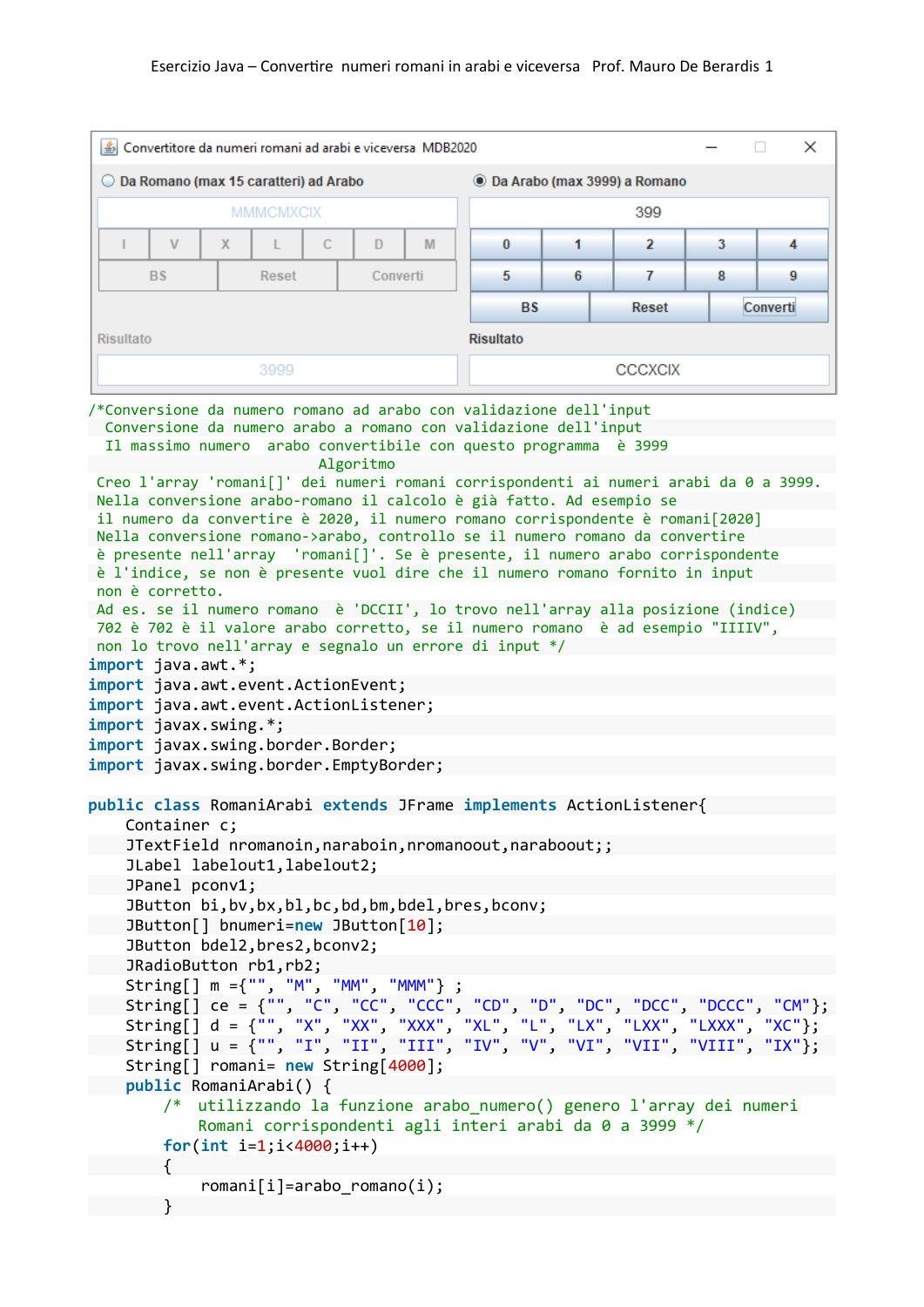```
Container c=this.getContentPane();
 c.setLayout(new GridLayout(1,2));
 Font fs=new Font("Arial",Font.PLAIN,14);
 JPanel p_sinistro=new JPanel(new GridLayout(7,1));
 ButtonGroup bg=new ButtonGroup();
 rb1=new JRadioButton("Da Romano (max 15 caratteri) ad Arabo",true);
 rb2=new JRadioButton("Da Arabo (max 3999) a Romano");
rb1.addActionListener(this);
rb2.addActionListener(this);
bg.add(rb1);bg.add(rb2);
nromanoin=new JTextField();
nromanoin.setBackground(Color.white);
nromanoin.setFont(fs);
nromanoin.setEditable(false);
nromanoin.setPreferredSize(new Dimension(200, 35));
nromanoin.setHorizontalAlignment(SwingConstants.CENTER);
 JPanel p_sin_bottoni1=new JPanel(new GridLayout(1,7));
//Panel per i 7 bottoni dei cartatteri consentiti nei numeri romanit
 bi=new JButton("I");
bv=new JButton("V");
bx=new JButton("X");
bl=new JButton("L");
bc=new JButton("C");
bd=new JButton("D");
bm=new JButton("M");
p_sin_bottoni1.add(bi); p_sin_bottoni1.add(bv);p_sin_bottoni1.add(bx);
p_sin_bottoni1.add(bl); p_sin_bottoni1.add(bc);
p_sin_bottoni1.add(bd); p_sin_bottoni1.add(bm);
 JPanel p_sin_bottoni2=new JPanel(new GridLayout(1,3));
//Panel per i 3 bottoni Delete, Converti, Reset
 bdel=new JButton("BS");
bres=new JButton("Reset");
bconv=new JButton("Converti");
p_sin_bottoni2.add(bdel);p_sin_bottoni2.add(bres);
p_sin_bottoni2.add(bconv);
JPanel p sin bottoni3=new JPanel(new GridLayout(1,3));
labelout1=new JLabel("Risultato");
 naraboout=new JTextField();
naraboout.setBackground(Color.white);
naraboout.setFont(fs);
naraboout.setEditable(false);
naraboout.setPreferredSize(new Dimension(200, 35));
naraboout.setHorizontalAlignment(SwingConstants.CENTER);
 // costruisco il panel p_sinistro
p_sinistro.add(rb1);
p_sinistro.add(nromanoin);
p_sinistro.add(p_sin_bottoni1);
p_sinistro.add(p_sin_bottoni2);
p_sinistro.add(p_sin_bottoni3);
p_sinistro.add(labelout1);
p_sinistro.add(naraboout);
bi.addActionListener(this);
bv.addActionListener(this);
 bx.addActionListener(this);
```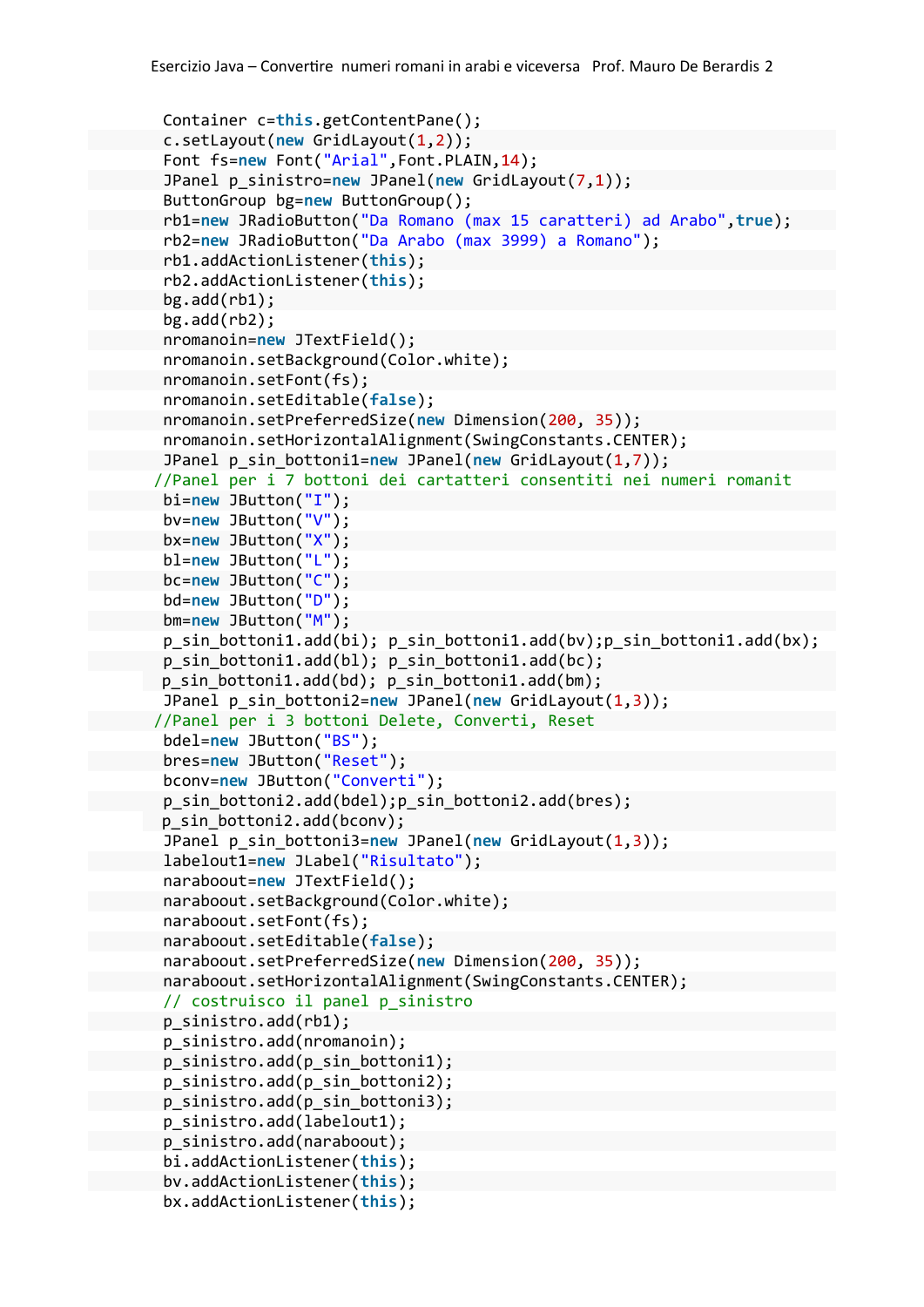```
bl.addActionListener(this);
bc.addActionListener(this);
bd.addActionListener(this);
bm.addActionListener(this);
bdel.addActionListener(this);
bres.addActionListener(this);
bconv.addActionListener(this);
//----------Panel destro------------------
JPanel p_destro=new JPanel(new GridLayout(7,1));
naraboin=new JTextField();
naraboin.setBackground(Color.white);
naraboin.setFont(fs);
naraboin.setEditable(false);
naraboin.setPreferredSize(new Dimension(200, 35));
naraboin.setHorizontalAlignment(SwingConstants.CENTER);
JPanel p_des_bottoni1=new JPanel(new GridLayout(1,5));
for(int i=0; i \le 4; i++){
    bnumeri[i]=new JButton(String.valueOf(i));
    p_des_bottoni1.add(bnumeri[i]);
    bnumeri[i].addActionListener(this);
    }
JPanel p_des_bottoni2=new JPanel(new GridLayout(1,5));
for(int i=5;i<=9;i++){
    bnumeri[i]=new JButton(String.valueOf(i));
    p des bottoni2.add(bnumeri[i]);
    bnumeri[i].addActionListener(this);
    }
JPanel p_des_bottoni3=new JPanel(new GridLayout(1,3));
bdel2=new JButton("BS");
bres2=new JButton("Reset");
bconv2=new JButton("Converti");
p des bottoni3.add(bdel2); p des bottoni3.add(bres2);
p_des_bottoni3.add(bconv2);
labelout2=new JLabel("Risultato");
nromanoout=new JTextField();
nromanoout.setBackground(Color.white);
nromanoout.setFont(fs);
nromanoout.setEditable(false);
nromanoout.setPreferredSize(new Dimension(200, 35));
nromanoout.setHorizontalAlignment(SwingConstants.CENTER);
// costruisco il panel p_destro
p_destro.add(rb2);
p_destro.add(naraboin);
p_destro.add(p_des_bottoni1);
p_destro.add(p_des_bottoni2);
p_destro.add(p_des_bottoni3);
p_destro.add(labelout2);
p_destro.add(nromanoout);
bdel2.addActionListener(this);
bres2.addActionListener(this);
bconv2.addActionListener(this);
// Margini dei 2 pannelli che saranno aggiunti al contenitore
Border margine = new EmptyBorder(0,5,5, 5);
p_sinistro.setBorder(margine);
p_destro.setBorder(margine);
```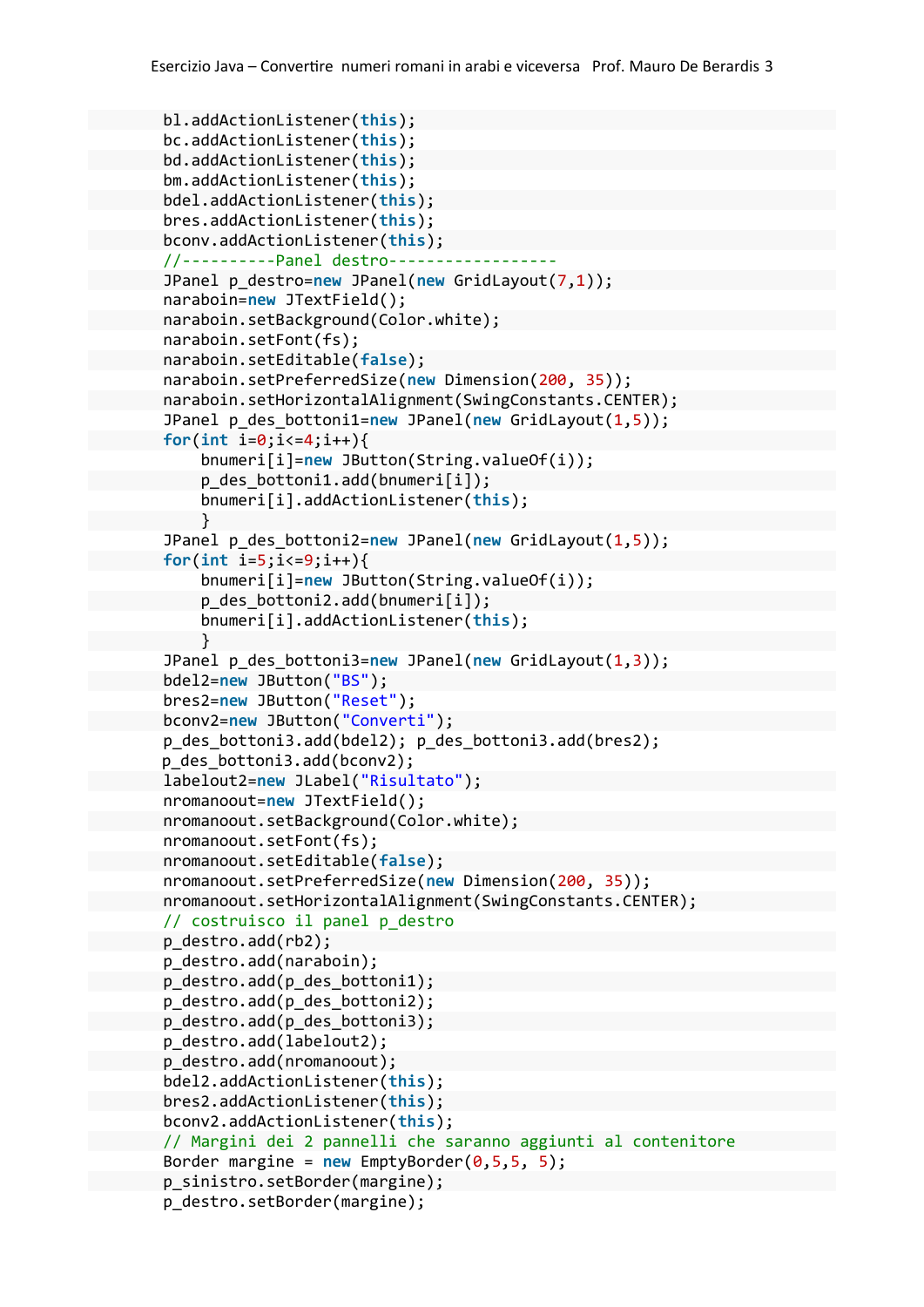```
c.add(p_sinistro);
        c.add(p_destro);
        impostapaneldestro("D");//di default il panel destro è Disabled
        this.setTitle("Convertitore da numeri romani ad arabi e viceversa MDB2
020");
       this.setResizable(false);
        this.setDefaultCloseOperation(JFrame.EXIT_ON_CLOSE);
        this.pack();//
        this.setSize(700,250);
        this.setVisible(true);
   \frac{1}{2}//chiude costruttore--------
   public static void main(String[] args) {
        new RomaniArabi();
    \}//chiude main()-----
   String arabo_romano(int numero)
    \mathcal{L}int qm = (int)(numero / 1000); //migliaia
        int qc = (int)((numero - qm * 1000) / 100); // centinaia
        int qd = (int)((numero - qm * 1000 - qc * 100) / 10); // decine
        int qu = (int)(numero - qm * 1000 - qc * 100 - qd * 10); //unità
        String mm = m[qm];String cc = ce[qc];
        String dd = d[qd];String uu = u[qu];return (mm + cc + dd + uu);}
    @Override
    public void actionPerformed(ActionEvent e) {
        String az=e.getActionCommand(); // azione da fare
        Object azione=e.getSource();
        switch(az) {
        case "Da Romano (max 15 caratteri) ad Arabo":
            impostapanelsinistro("A"); //abilita panel sinistro
            impostapaneldestro("D");
            break;
        case "Da Arabo (max 3999) a Romano":
            impostapanelsinistro("D");
            impostapaneldestro("A");//abilita panel destro
            break;
        case "I":
            if(nromanoin.getText().length()<15)nromanoin.setText(nromanoin.getT
ext()+"I");break;
        case "V":
            if(nromanoin.getText().length()<15)nromanoin.setText(nromanoin.getT
ext()+"V");break;
        case "X":
            if(nromanoin.getText().length()<15)nromanoin.setText(nromanoin.getT
ext()+"X");break;
        case "L":
            if(nromanoin.getText().length()<15)nromanoin.setText(nromanoin.getT
ext()+"L");break;
```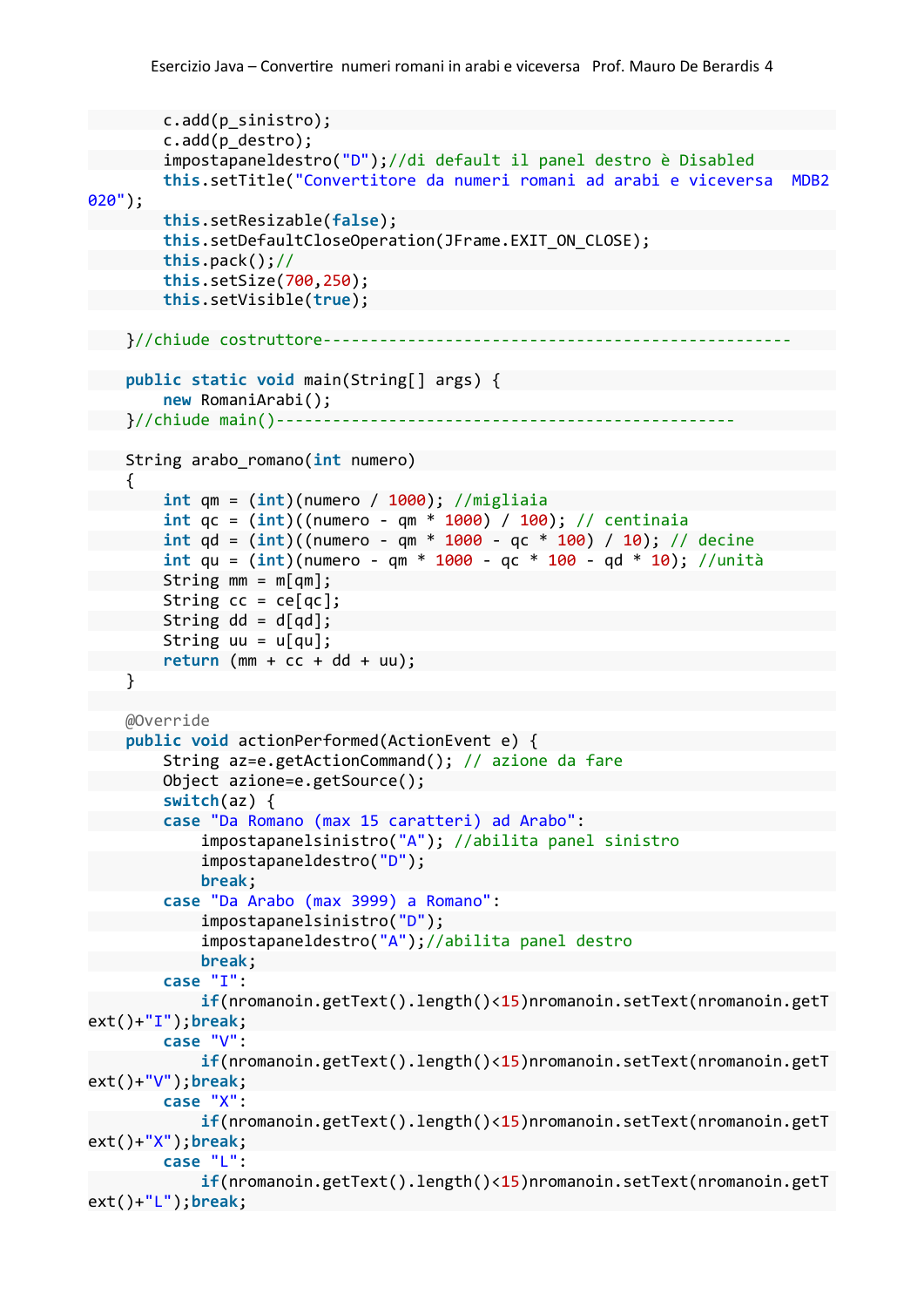```
case "C":
            if(nromanoin.getText().length()<15)nromanoin.setText(nromanoin.getT
ext()+"C");break;
        case "D":
            if(nromanoin.getText().length()<15)nromanoin.setText(nromanoin.getT
ext()+"D");break;
        case "M":
            if(nromanoin.getText().length()<15)nromanoin.setText(nromanoin.getT
ext()+"M");break;
        case "0":
            if(naraboin.getText().length()==0)return;
            if(naraboin.getText().length()<4)naraboin.setText(naraboin.getText(
)+"0");break;
        case "1":
            if(naraboin.getText().length()<4)naraboin.setText(naraboin.getText(
)+"1");break;
        case "2":
            if(naraboin.getText().length()<4)naraboin.setText(naraboin.getText(
)+"2");break;
       case "3":
            if(naraboin.getText().length()<4)naraboin.setText(naraboin.getText(
)+"3");break;
        case "4":
            if(naraboin.getText().length()<4)naraboin.setText(naraboin.getText(
)+"4");break;
        case "5":
            if(naraboin.getText().length()<4)naraboin.setText(naraboin.getText(
)+"5");break;
       case "6":
            if(naraboin.getText().length()<4)naraboin.setText(naraboin.getText(
)+"6");break;
        case "7":
            if(naraboin.getText().length()<4)naraboin.setText(naraboin.getText(
)+"7");break;
        case "8":
            if(naraboin.getText().length()<4)naraboin.setText(naraboin.getText(
)+"8");break;
        case "9":
            if(naraboin.getText().length()<4)naraboin.setText(naraboin.getText(
)+"9");break;
        } //---chiude switch-------------------
        //
        // per i casi in cui il comando non è univoco
        if(azione==bdel)
        {
            naraboout.setText("");
            if(nromanoin.getText().equals(""))return;
            int l=nromanoin.getText().length();
            nromanoin.setText(nromanoin.getText().substring(0,1-1));
        }
        if(azione==bdel2)
        {
            nromanoout.setText("");
            if(naraboin.getText().equals(""))return;
            int l=naraboin.getText().length();
```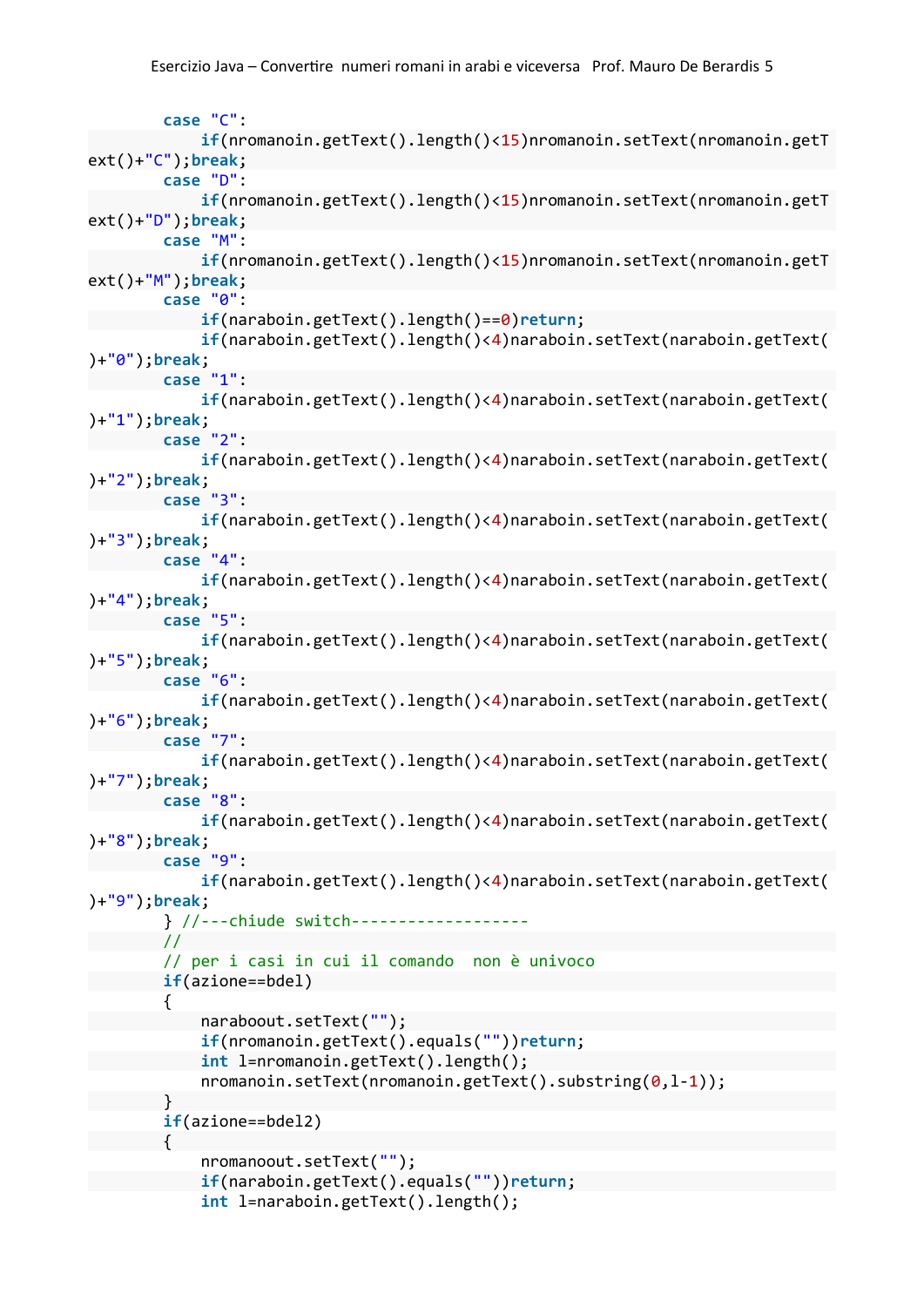```
naraboin.setText(naraboin.getText().substring(0,1-1));
        }
        if(azione==bres)
        {
            nromanoin.setText("");
            naraboout.setText("");
        }
        if(azione==bres2)
        {
            naraboin.setText("");
            nromanoout.setText("");
        }
      if(azione==bconv)
        {
            if(nromanoin.getText().equals(""))return;
            for(int i=1;i<4000;i++)
            {
                if(nromanoin.getText().equals(romani[i]))
                {
                    naraboout.setText(String.valueOf(i));
                    return;
                }
            }
            String testo="Numero romano non corretto!";
            JOptionPane.showMessageDialog(this, testo, "Info MDB2020", JOptionP
ane.PLAIN MESSAGE);
        }
        if(azione==bconv2)
        {
            if(naraboin.getText().equals(""))return;
            int num=Integer.parseInt(naraboin.getText());
            if(num>3999)
            {
            String testo="Numero arabo troppo grande!";
            JOptionPane.showMessageDialog(this, testo, "Info MDB2020", JOptionP
ane.PLAIN MESSAGE);
            }
            nromanoout.setText(romani[num]);
        }
}// chiude actionPerformed()-----------------------
    void impostapanelsinistro(String p)
    {
        boolean bool=true;
        if(p.contentEquals("D")) bool=false;
        bi.setEnabled(bool);
        bv.setEnabled(bool);
        bx.setEnabled(bool);
        bl.setEnabled(bool);
        bc.setEnabled(bool);
        bd.setEnabled(bool);
        bm.setEnabled(bool);
        bdel.setEnabled(bool);
```